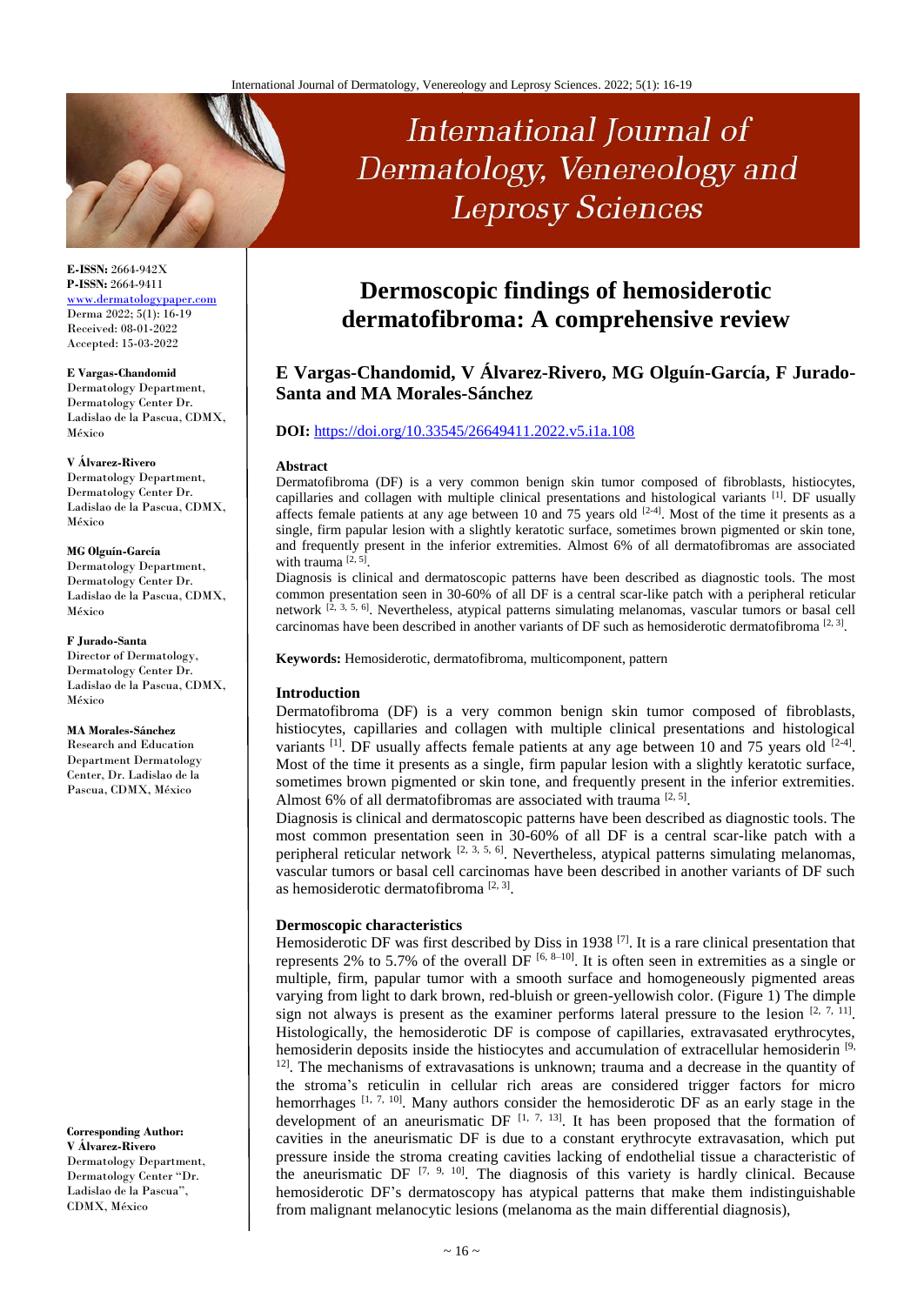literature reports diagnosis of this entity achieved by biopsy [10, 12, 14-18] (Table 1). Cases with dermatoscopic description and histological confirmation were obtained from these studies, eliminating duplicate data in literature [1, 16] (Table 2). Eleven cases were obtained, of whom 6 were female and 5 males with an age range between 12-85 years; the most frequent localization were lower extremities (36.3%), next to trunk and upper extremities (27.2% both), and only 1 case affecting the head. Morphologically, most of them were presented as papular neoformations with different diameter sizes ranging from 3mm up to 1cm, violet bluish pigmentation and variable development, the shortest development time was 11 months and the longest one 5 years. Only 3 cases presented the dimple sign and in 4 cases progressive lesion growth was observed.

The most common dermatoscopic characteristics were violet red homogenous areas, white linear structures and delicate peripheral pigment network. Colors within the lesions were histologically related to erythrocyte extravasation as well as intra and extracellular hemosiderotic deposits; other pigments reported: blue-gray, blue-yellow and yellowish green, the later probably due to the degraded hemoglobin to biliverdin and hemosiderin by the histiocytes [16]. Although the white linear structures predominated in the center of the tumor, they were also observed, in less number, at the periphery. Very few DF presented vascular structures, the ones who did had dot vessels and comma like vessels; other findings were white superficial scale [6].



Fig 1: Papular tumor with a smooth surface and homogeneously pigmented areas varying from light to dark brown, and red-bluish color

| Author                              | <b>Publication year</b> | Country    | <b>Number of HDF</b><br>reported | <b>Clinical diagnosis</b>   | <b>Dermoscopy</b><br>description | <b>Histologic</b><br>confirmation |
|-------------------------------------|-------------------------|------------|----------------------------------|-----------------------------|----------------------------------|-----------------------------------|
| Saga <sup>[11]</sup>                | 1981                    | Japan      |                                  | NS.                         | N <sub>0</sub>                   | Yes                               |
| Requena et al. $\boxed{7}$          | 1990                    | Spain      |                                  | Circumscribed angiokeratoma | No.                              | Yes                               |
| Blum et al. $\overline{[14]}$       | 2004                    | Germany    |                                  | Melanoma                    | Yes                              | Yes                               |
| Zaballos et al. $[1]$               | 2006                    | Spain      | 4                                | NS.                         | Yes                              | Yes                               |
| Cardoso et al. $\overline{^{[15]}}$ | 2007                    | Portugal   |                                  | Melanoma                    | Yes                              | Yes                               |
| Kilinc et al. $[8]$                 | 2007                    | Turkey     | 3                                | <b>NS</b>                   | $Yes*$                           | Yes                               |
| Scalvenzi et al. $\overline{[19]}$  | 2007                    | Italy      |                                  | <b>NS</b>                   | Yes                              | Yes                               |
| Alves <i>et al.</i> $^{[9]}$        | 2014                    | Portugal   | 11                               | <b>NS</b>                   | No                               | Yes                               |
| Roldán-Marin et al. <sup>[16]</sup> | 2014                    | Spain      | $\overline{2}$                   | Melanoma                    | Yes                              | Yes                               |
| Laureano <i>et al.</i> $[12]$       | 2015                    | Portugal   |                                  | Melanoma                    | Yes                              | Yes                               |
| Kelati et al. $[6]$                 | 2017                    | Morocco    | 4                                | <b>NS</b>                   | $Yes*$                           | Yes                               |
| Villareal et al. [10]               | 2017                    | Brazil     |                                  | Melanoma                    | Yes                              | Yes                               |
| Acar et al. $[17]$                  | 2018                    | Turkey     |                                  | Melanoma                    | Yes                              | Yes                               |
| Genc et al. [20]                    | 2020                    | Turkey     |                                  | NS.                         | $Yes*$                           | Yes                               |
| Lagziel et al. $\overline{^{[18]}}$ | 2020                    | <b>USA</b> |                                  | Melanoma                    | No                               | Yes                               |

**Table 1:** Studies reporting HDF

\*No information of each lesion. NS: Not specified

| Table 2: Dermoscopy findings of each HDF reported |  |  |
|---------------------------------------------------|--|--|
|---------------------------------------------------|--|--|

| Case | Age<br>(years)          |   | <b>SexTopography</b> | Morphology                              | Evolution | <b>Previous</b><br>trauma | <b>Symptoms</b> | Dermoscopy                                                       | Ref    |
|------|-------------------------|---|----------------------|-----------------------------------------|-----------|---------------------------|-----------------|------------------------------------------------------------------|--------|
|      | $\sim$<br>$\mathcal{L}$ | M | Right<br>shoulder    | Exophytic tumor, 9 mm,<br>rough surface | 4-5 years | NS                        | NS              | Asymmetric blue-grayish areas, white<br>strikes, pigment network | $[14]$ |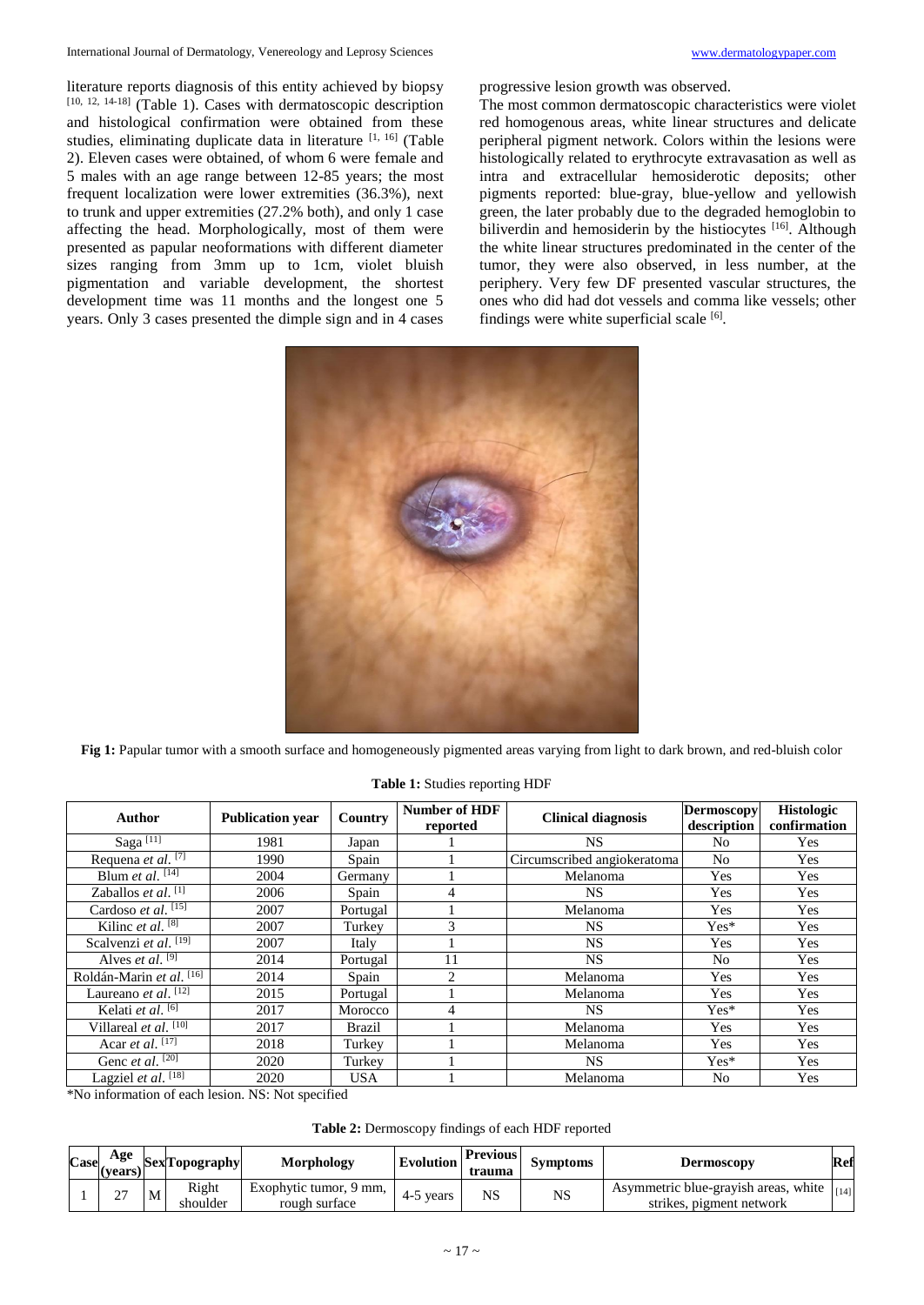| $\overline{2}$ | 74 | $\mathbf{F}$   | Left arm         | Round, smooth, firm, blue<br>nodule, 6 mm, dimple sign<br>present                                           | 2 years                 | N <sub>0</sub> | Asymptomatic | Blue-yellowish pattern with central<br>scale, surrounded by yellowish<br>homogeneous area                                                                                                                                                                   | $[1]$               |
|----------------|----|----------------|------------------|-------------------------------------------------------------------------------------------------------------|-------------------------|----------------|--------------|-------------------------------------------------------------------------------------------------------------------------------------------------------------------------------------------------------------------------------------------------------------|---------------------|
| 3              | 28 | $\mathbf{F}$   | Back             | Round, smooth, firm,<br>bluish papule, 3 mm,<br>dimple sign present                                         | 2 years                 | N <sub>o</sub> | Pain         | Blue-violaceous homogenous, white<br>central line, delicate light-brown<br>pigment network and few dotted vessels<br>at periphery                                                                                                                           | [1]                 |
| 4              | 25 | M              | Left tigh        | Round, smooth, firm, red-<br>violaceous papule, 9 mm,<br>firm, violet red, dimple<br>sign present           | 2 years                 | N <sub>0</sub> | Asymptomatic | Blue-violaceous homogeneous area,<br>central white linear structures, delicate<br>pigment network at periphery, isolated<br>comma and dotted vessels in the upper<br>and lower parts                                                                        | $[1]$               |
| 5              | 59 |                | M Right temple   | Round, firm, reddish<br>papule, 5 mm                                                                        | 1 year                  | N <sub>0</sub> | Asymptomatic | Red-bluish homogeneous area with<br>white linear structures                                                                                                                                                                                                 | [1]                 |
| 6              | 50 | $\mathbf F$    | Left leg         | Firm, central<br>hyperpigmented,<br>erythematous-violaceous<br>nodular lesion, 9 mm,<br>dimple sign present | 3 years                 | N <sub>0</sub> | Asymptomatic | Central brown-gray pigmentation with<br>delicate blue-whitish veil, few black<br>dots and dark-brown irregular streaks in $_{[15]}$<br>the upper side, semicircular scar-like<br>area in the right side, fine and regular<br>pigmented network at periphery |                     |
| 7              | 38 | M              | Abdomen          | Blue-violaceous nodular<br>lesion, 1 cm                                                                     | 7 years                 | No             | Asymptomatic | Red homogeneous area, delicate<br>peripheral pigment network, blue-<br>whitish veil with white strikes and<br>superficial scale.                                                                                                                            | $\left[19\right]$   |
| 8              | 43 | $\overline{F}$ | Right<br>forearm | Erythematous-violaceous<br>nodular lesion                                                                   | 15 years<br>(recurrent) | Yes            | <b>NS</b>    | Central homogenous erythematous area<br>with central whitish strikes,<br>homogenous green area at periphery                                                                                                                                                 | $[16]$              |
| 9              | 85 | $\overline{F}$ | Right leg        | Black macule, 8 mm,<br>irregular borders                                                                    | 3 years                 | N <sub>o</sub> | Asymptomatic | Central red-bluish homogeneous area,<br>chrysalis, irregular dark brown blotches, [12]<br>atypical peripheral brown pigment<br>network                                                                                                                      |                     |
| 10             | 36 | F              | Right breast     | Blue-gray hard plaque<br>with hypochromic halo                                                              | 11 months               | <b>NS</b>      | Asymptomatic | Blue-gray homogenous area                                                                                                                                                                                                                                   | $[10]$              |
| 11             | 12 | M              | Right knee       | Dark brown nodule, 1 x 1<br>cm, with 2 small nodular<br>lesions at periphery                                | 1 year                  | <b>NS</b>      | Asymptomatic | Focal blue-red area on a white<br>structureless background and pink-red<br>area at periphery surrounded by brown<br>pigment                                                                                                                                 | $[17] \label{eq:4}$ |

M: male, F: female, NS: Not specified

### **Conclusion**

Even though this characteristics can be useful for the diagnosis of hemosiderotic DF, a global multicomponent pattern is the overall view; a pigment network distinguishes a melanocytic lesion but can too be seen in this entity; whitish regression structures and atypical vascular components like dotted and comma-like vessels make us think of multiple differential diagnosis before the certain diagnosis solely by dermatoscopy. Ferrari *et al*. associated the dermatofibroma atypical pattern with the melanoma-like DF and hemosiderotic DF  $^{[3]}$ . Consequently, in cases in which there's no accuracy to rule out the presence of a melanocytic lesion, the performance of a biopsy to confirm the diagnosis is recommended.

### **References**

- 1. Zaballos P, Llambrich A, Ara M, Olazaran Z, Malvehy J, Puig S. Dermoscopic findings of haemosiderotic and aneurysmal dermatofibroma: report of six patients. Br J Dermatol. 2006 Feb;154(2):244-50.
- 2. Zaballos P, Puig S, Llambrich A, Malvehy J. Dermoscopy of Dermatofibromas: A Prospective Morphological Study of 412 Cases. Arch Dermatol [Internet]. 2008 Jan 1 [cited 2020 May 10];144(1). Available from: http://archderm.jamanetwork.com/article.aspx?doi=10.1 001/archdermatol.2007.8
- 3. Ferrari A, Argenziano G, Buccini P, Cota C, Sperduti I,

De Simone P, *et al*. Typical and atypical dermoscopic presentations of dermatofibroma: Dermoscopy of dermatofibroma. J Eur Acad Dermatol Venereol. 2013 Nov;27(11):1375-80.

- 4. Espasandín-Arias M, Moscarella E, Mota-Buçard A, Moreno-Moreno C, Lallas A, Longo C, *et al*. The dermoscopic variability of dermatofibromas. J Am Acad Dermatol. 2015 Jan;72(1):S22-4.
- 5. Şenel E, Yuyucu Karabulut Y, Doğruer Şenel S. Clinical, histopathological, dermatoscopic and digital microscopic features of dermatofibroma: a retrospective analysis of 200 lesions. J Eur Acad Dermatol Venereol. 2015 Oct;29(10):1958-66.
- 6. Kelati A, Aqil N, Baybay H, Gallouj S, Mernissi FZ. Beyond classic dermoscopic patterns of dermatofibromas: a prospective research study. J Med Case Reports [Internet]. 2017 Dec [cited 2020 May  $27$ ];11(1). Available from: http://jmedicalcasereports.biomedcentral.com/articles/1 0.1186/s13256-017-1429-6
- 7. Requena L, Aguilar A, López Redondo MJ, Schoendorff C, Sánchez Yus E. Multinodular Hemosiderotic Dermatofibroma. Dermatology. 1990;181(4):320-3.
- 8. Kilinc Karaarslan I, Gencoglan G, Akalin T, Ozdemir F. Different dermoscopic faces of dermatofibromas. J Am Acad Dermatol. 2007 Sep;57(3):401-6.
- 9. Alves JVP, Matos DM, Barreiros HF, Bártolo EAFLF.